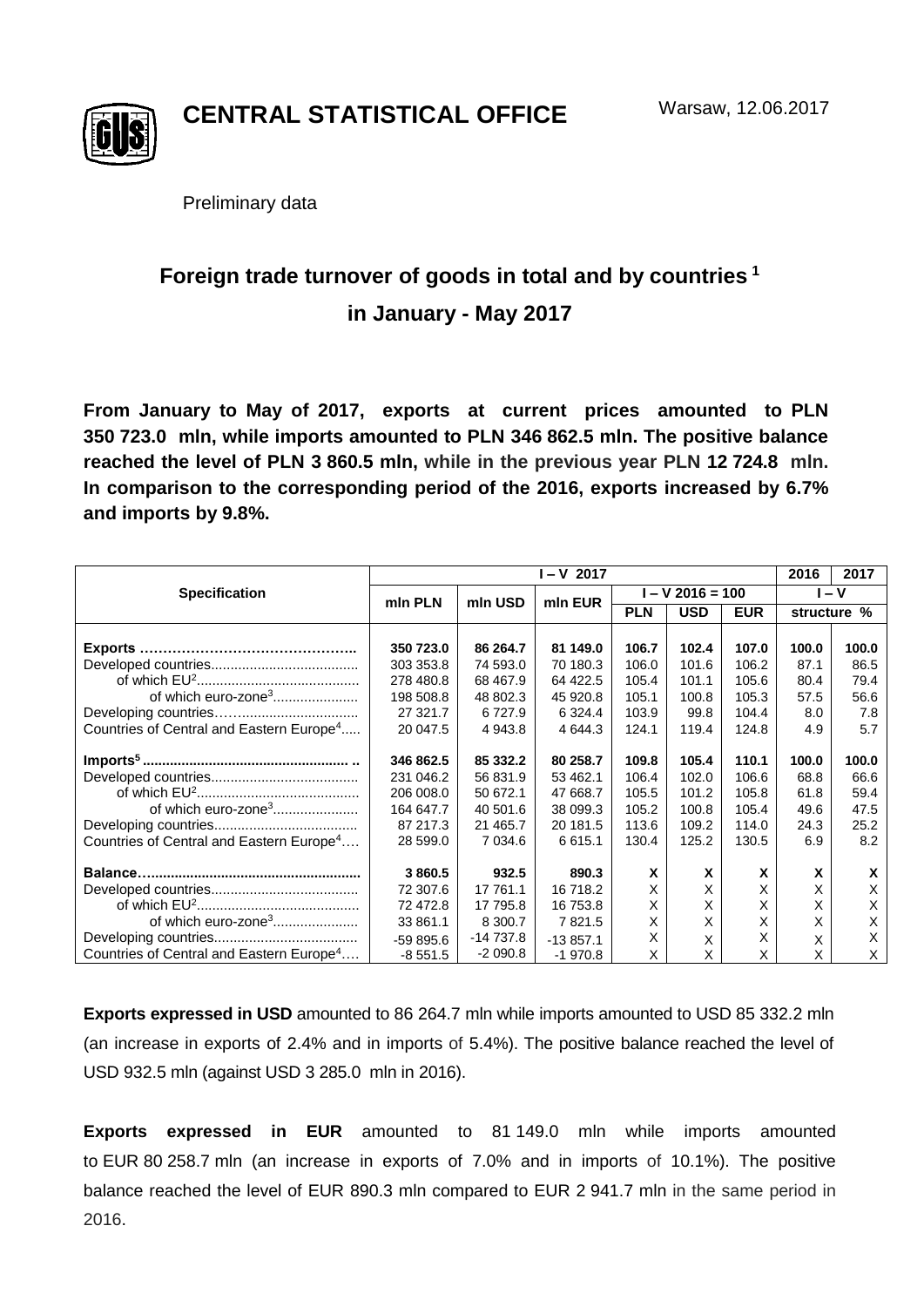|                            | I – V 2017 |             |             |            |                    |            |             | 2017 |  |  |
|----------------------------|------------|-------------|-------------|------------|--------------------|------------|-------------|------|--|--|
|                            |            |             |             |            | $I - V$ 2016 = 100 | I – V      |             |      |  |  |
| <b>Specification</b>       | min PLN    | mln USD     |             | <b>PLN</b> | <b>USD</b>         | <b>EUR</b> | structure % |      |  |  |
| <b>EXPORTS</b>             |            |             |             |            |                    |            |             |      |  |  |
| 1. Germany                 | 95 964.5   | 23 591.6    | 22 199.1    | 106.3      | 102.0              | 106.6      | 27.5        | 27.4 |  |  |
| 2. United Kingdom          | 22 552.7   | 5 5 4 1 . 1 | 5 214.7     | 105.7      | 101.2              | 105.8      | 6.5         | 6.4  |  |  |
| 3. Czech Republic          | 22 485.8   | 5 5 28.1    | 5 202.0     | 103.4      | 99.1               | 103.6      | 6.6         | 6.4  |  |  |
| 4. France                  | 19 638.3   | 4 8 2 6.0   | 4 5 4 1 . 7 | 100.8      | 96.6               | 100.9      | 5.9         | 5.6  |  |  |
|                            | 17 045.1   | 4 189.5     | 3 942.0     | 101.8      | 97.4               | 101.9      | 5.1         | 4.9  |  |  |
| 6. Netherlands             | 15 589.0   | 3831.8      | 3 606.0     | 109.1      | 104.6              | 109.3      | 4.3         | 4.4  |  |  |
| 7. Russia                  | 10 031.1   | 2 4 7 3.4   | 2 3 2 3 . 9 | 116.6      | 112.1              | 117.2      | 2.6         | 2.9  |  |  |
| 8. Sweden                  | 9726.6     | 2 3 9 2.2   | 2 2 5 0 . 3 | 102.6      | 98.3               | 102.7      | 2.9         | 2.8  |  |  |
| 9. United States           | 9638.4     | 2 3 7 4 .9  | 2 2 3 2 . 2 | 124.8      | 120.2              | 125.6      | 2.3         | 2.7  |  |  |
| 10. Hungary                | 9519.7     | 2 3 4 2.8   | 2 203.5     | 112.3      | 107.7              | 112.6      | 2.6         | 2.7  |  |  |
| <b>IMPORTS<sup>5</sup></b> |            |             |             |            |                    |            |             |      |  |  |
| 1. Germany                 | 78 698.9   | 19 357.9    | 18 210.1    | 106.5      | 102.1              | 106.7      | 23.4        | 22.7 |  |  |
|                            | 41 388.5   | 10 177.9    | 9572.8      | 111.3      | 107.0              | 111.7      | 11.8        | 11.9 |  |  |
| 3. Russia                  | 23 227.4   | 5710.8      | 5 370.9     | 132.6      | 127.1              | 132.5      | 5.5         | 6.7  |  |  |
|                            | 17 634.9   | 4 3 3 9.7   | 4 0 8 1 . 4 | 100.4      | 96.2               | 100.6      | 5.6         | 5.1  |  |  |
| 5. France                  | 13 578.0   | 3 3 3 7 . 7 | 3 140.9     | 103.1      | 98.9               | 103.3      | 4.2         | 3.9  |  |  |
| 6. Netherlands             | 13 417.4   | 3 300.6     | 3 105.5     | 112.0      | 107.4              | 112.3      | 3.8         | 3.9  |  |  |
| 7. Czech Republic.         | 12 765.4   | 3 1 3 8.6   | 2 953.1     | 113.3      | 108.4              | 113.5      | 3.6         | 3.7  |  |  |
| 8. United States           | 9 580.2    | 2 3 5 6.9   | 2 2 1 7 . 1 | 105.4      | 101.2              | 105.7      | 2.9         | 2.8  |  |  |
| 9. Belgium                 | 9 241.9    | 2 2 7 2 . 9 | 2 137.8     | 111.2      | 106.6              | 111.5      | 2.6         | 2.7  |  |  |
| 10. United Kingdom         | 8 0 7 1 .9 | 1 984.5     | 1867.1      | 96.7       | 92.7               | 97.0       | 2.6         | 2.3  |  |  |

## **Imports by country of consignment<sup>6</sup> in total and by groups of countries<sup>1</sup>**

|                                                     | $- V 2017$ |             |            |                 |            |            |             | 2017  |
|-----------------------------------------------------|------------|-------------|------------|-----------------|------------|------------|-------------|-------|
| <b>Specification</b>                                | min PLN    | mln USD     | min EUR    | $-V 2016 = 100$ |            |            | I – V       |       |
|                                                     |            |             |            | <b>PLN</b>      | <b>USD</b> | <b>EUR</b> | structure % |       |
|                                                     |            |             |            |                 |            |            |             |       |
| $Imports6$                                          | 346 862.5  | 85 332.2    | 80 258.7   | 109.8           | 105.4      | 110.1      | 100.0       | 100.0 |
|                                                     | 261 143.9  | 64 231.5    | 60 4 24.5  | 106.5           | 102.2      | 106.8      | 77.6        | 75.3  |
|                                                     | 244 695.8  | 60 180.1    | 56 617.1   | 106.3           | 101.9      | 106.5      | 72.9        | 70.5  |
| of which euro-zone <sup>3</sup>                     | 198 604.0  | 48 845.7    | 45 952.9   | 106.4           | 102.0      | 106.6      | 59.1        | 57.3  |
|                                                     | 56 514.7   | 13 9 21.1   | 13 081.6   | 117.4           | 113.0      | 117.9      | 15.2        | 16.3  |
| Countries of Central and Easter Europe <sup>4</sup> | 29 203.9   | 7 179.6     | 6752.6     | 128.9           | 123.6      | 129.0      | 7.2         | 8.4   |
|                                                     | 3 860.5    | 932.5       | 890.3      | X               | X          | x          | X           | X     |
|                                                     | 42 209.9   | 10 361.5    | 9 7 5 5.8  | X               | X          |            | Χ           | X     |
|                                                     | 33 785.0   | 8 2 8 7 . 8 | 7 805.4    | X               | X          | X          | Χ           | X     |
| of which euro-zone <sup>3</sup>                     | $-95.2$    | $-43.4$     | $-32.1$    | x               | X          | X          | X           | X     |
|                                                     | $-29193.0$ | $-7193.2$   | $-6757.2$  | Χ               | X          | X          | Χ           | Χ     |
| Countries of Central and Easter Europe <sup>4</sup> | $-9156.4$  | $-2235.8$   | $-2$ 108.3 | X               | X          |            |             | X     |